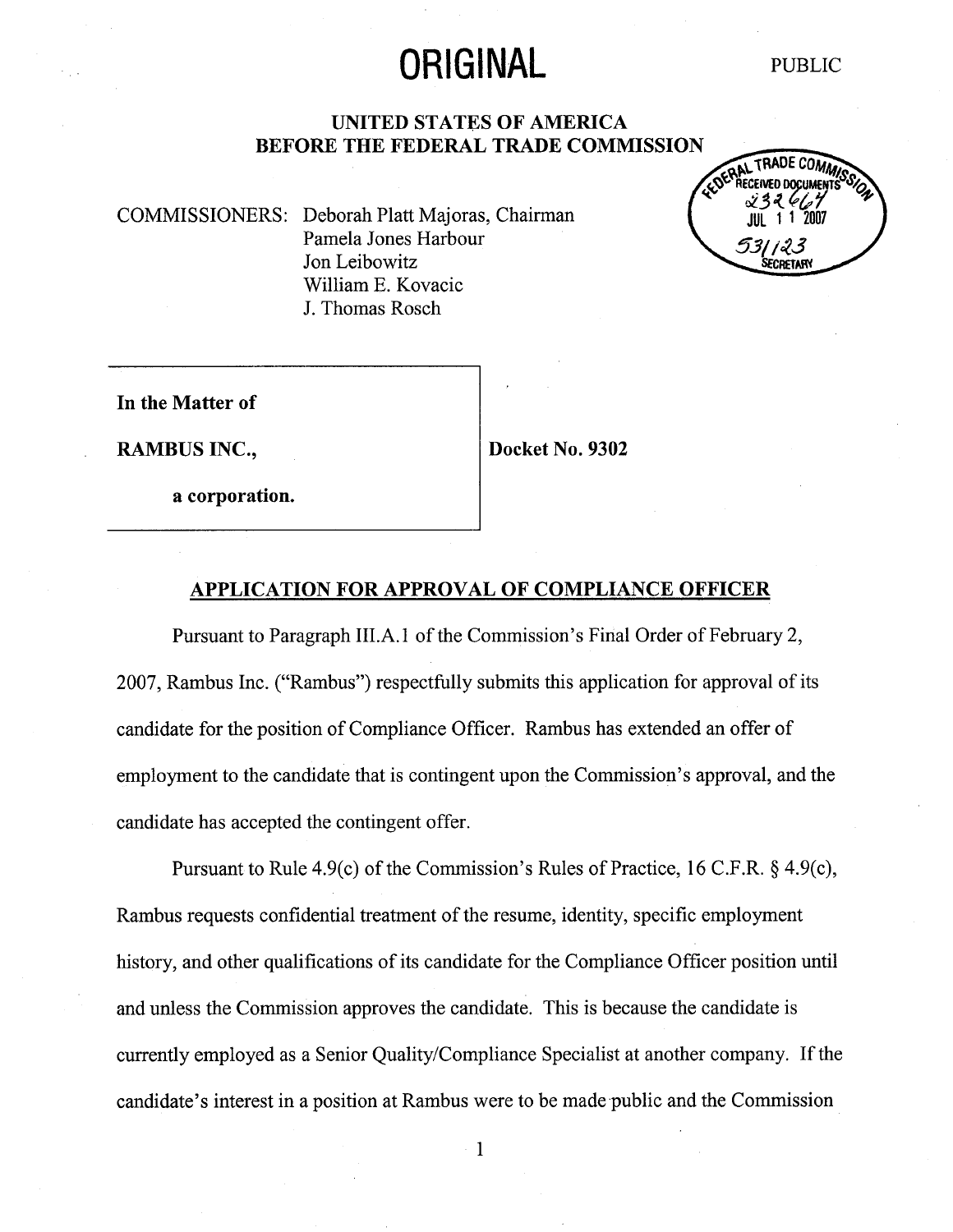PUBLIC

were subsequently to disapprove of his selection, the candidate might suffer adverse employment consequences with his current employer. For the same reasons, Rambus requests that any investigation of the candidate's background or qualifications be conducted in a manner that avoids informing the candidate's current employer of his interest in a position at Rambus. Rambus will withdraw its request for confidentiality once the Commission approves the candidate and the candidate has had the opportnity to inform his current employer of his planned departure.

The candidate, [NON-PUBLIC], is currently employed as a Senior Quality/Compliance Specialist at [NON-PUBLIC], where he leads compliance audit and training activities for the company and develops policies and procedures for compliance with standards imposed by regulatory agencies and certifying bodies. [NON-PUBLIC]' resume, attached as non-public Exhibit A, shows that he previously acquired over ten years of experience in compliance and quality control matters while holding positions at [NON-PUBLIC]. During his tenure at these companies and at [NON-PUBLIC]., (NON- PUBLIC) developed company policies, conducted compliance audits, assisted in regulatory inspections, and developed compliance training materials for employees. Rambus is accordingly confident that [NON-PUBLIC] has the skills and experience necessary to serve as Rambus's Compliance Officer, and requests that the Commission approve him for that position.

 $\overline{2}$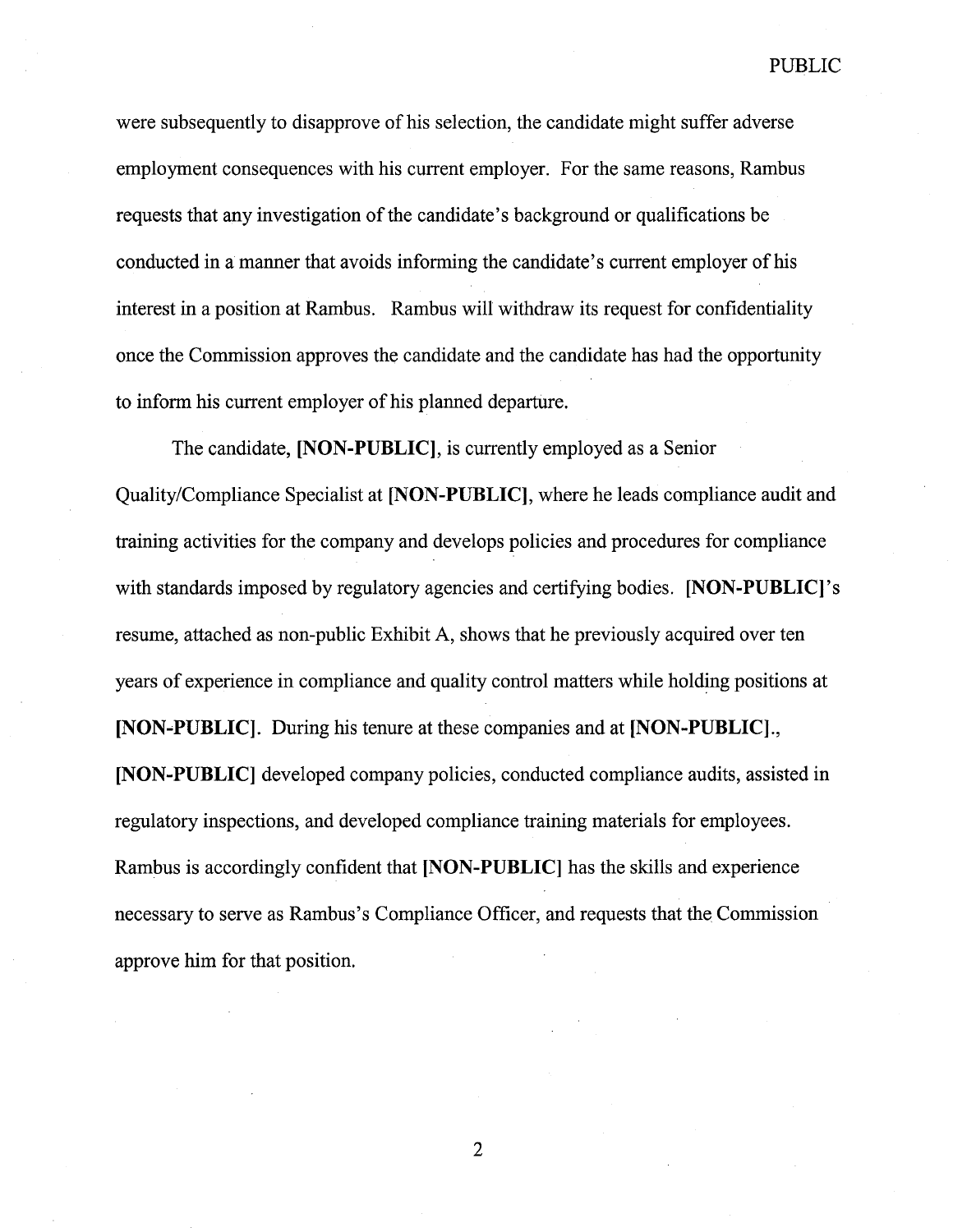DATED: July 11, 2007

Respectfully submitted,

Gregory P. Stone

Steven M. Perry MUNGER, TOLLES & OLSON LLP 355 South Grand Avenue, 35th Floor Los Angeles, California 90071-1560 (213) 683-9100

A. Douglas Melamed Paul R.Q. Wolfson WILMER CUTLER PICKERING HALE AND DORR LLP 1875 Pennsylvania Avenue, N. Washington, D.C. 20006 (202) 663-6000

 $\overline{3}$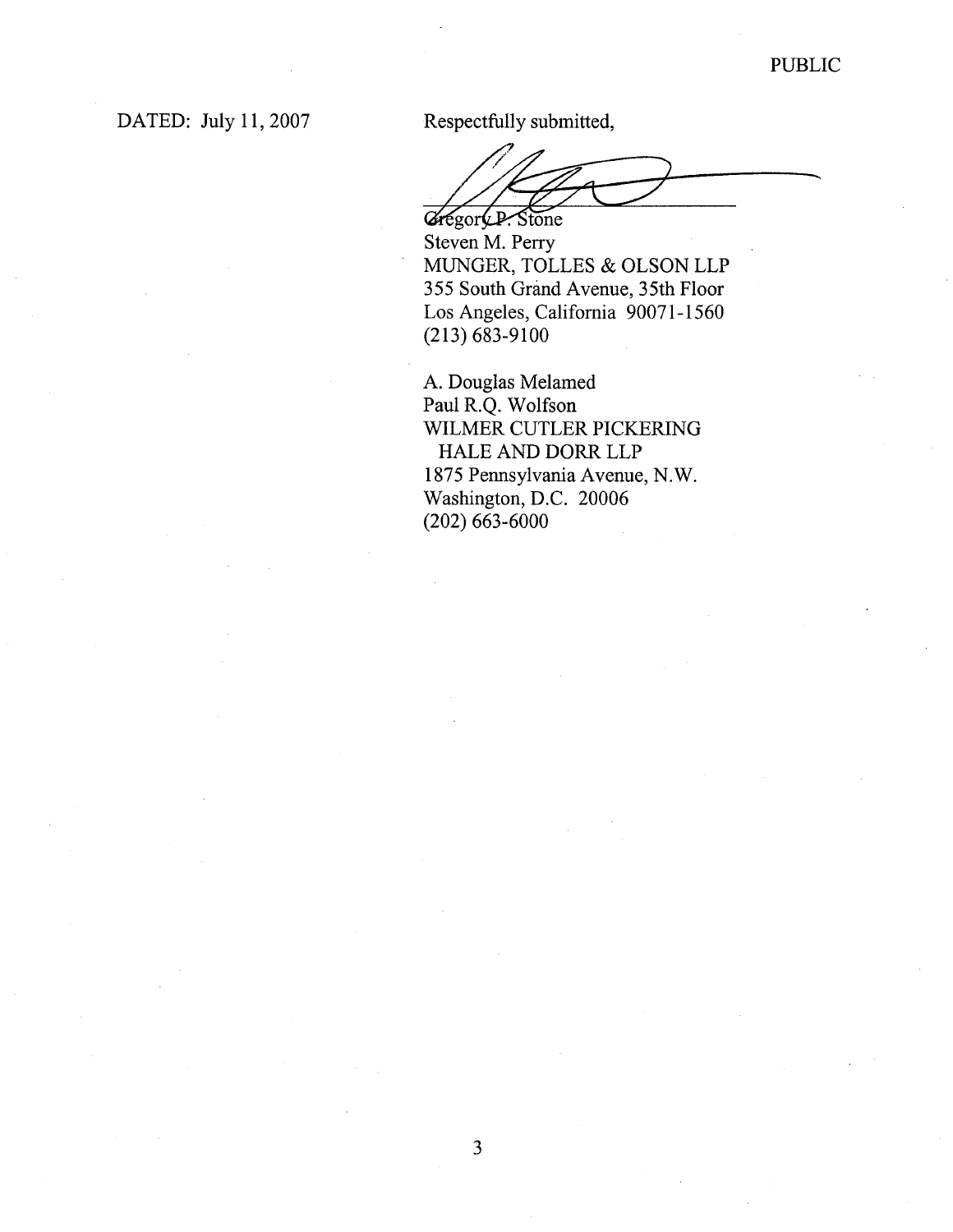## UNITED STATES OF AMERICA BEFORE THE FEDERAL TRADE COMMISSION

COMMISSIONERS: Deborah Platt Majoras, Chairman Pamela Jones Harbour Jon Leibowitz Wiliam E. Kovacic J. Thomas Rosch

In the Matter of

RAMBUS INC.,  $\vert$  Docket No. 9302

a corporation.

# PROPOSED ORDER APPROVING SELECTION OF COMPLIANCE OFFICER

In a filing dated July 11, 2007, Rambus Inc. ("Rambus") has requested the approval of a candidate for the position of Compliance Officer pursuant to Paragraph III.A.1 of the Commission's Final Order of February 2, 2007. Having reviewed the candidate's resume and qualifications,

IT IS ORDERED THAT the candidate identified in Rambus's July 11, 2007 filing is approved for service as Rambus's Compliance Officer pursuant to Paragraph III of the Commission's Final Order.

By the Commission.

Donald S. Clark **Secretary** 

SEAL

ISSUED: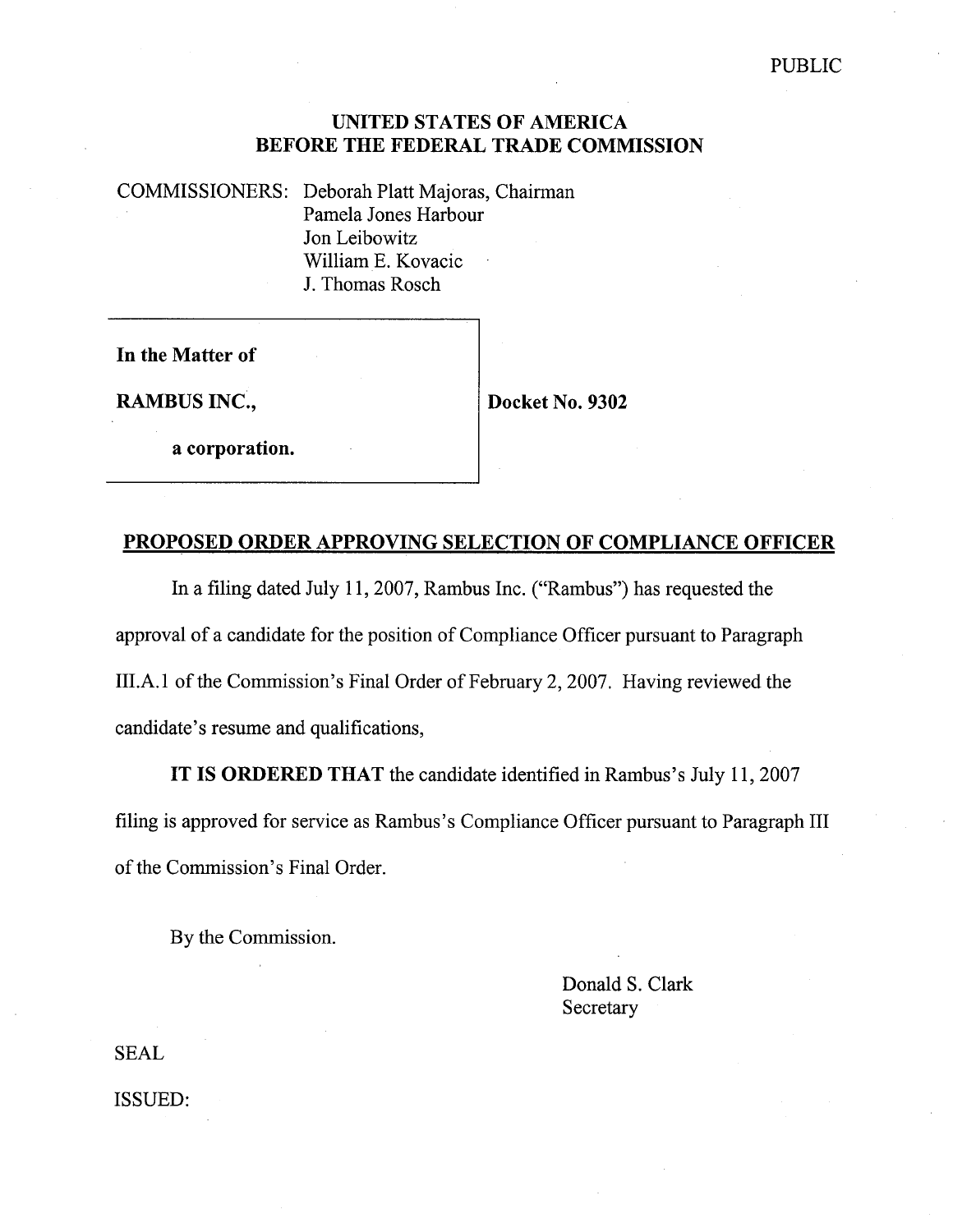## UNITED STATES OF AMERICA BEFORE THE FEDERAL TRADE COMMISSION

COMMISSIONERS: Deborah Platt Majoras, Chairman Pamela Jones Harbour Jon Leibowitz Wiliam E. Kovacic J. Thomas Rosch

In the Matter of

RAMBUS INC., Docket No. 9302

a corporation.

#### CERTIFICATE OF SERVICE

I, Sambhav N. Sankar, hereby certify that on July 11, 2007, I caused true and correct copies of the public and non-public versions of the Application For Approval Of Compliance Officer by Rambus Inc. to be served on the following persons by hand delivery:

Donald S. Clark, Secretary<br>
Federal Trade Commission<br>
Assistant Director Federal Trade Commission Room H-135 Bureau of Competition 600 Pennsylvania Avenue, NW Federal Trade Commission

601 New Jersey Avenue, NW Washington, DC 20001

Sambhav N. Sankar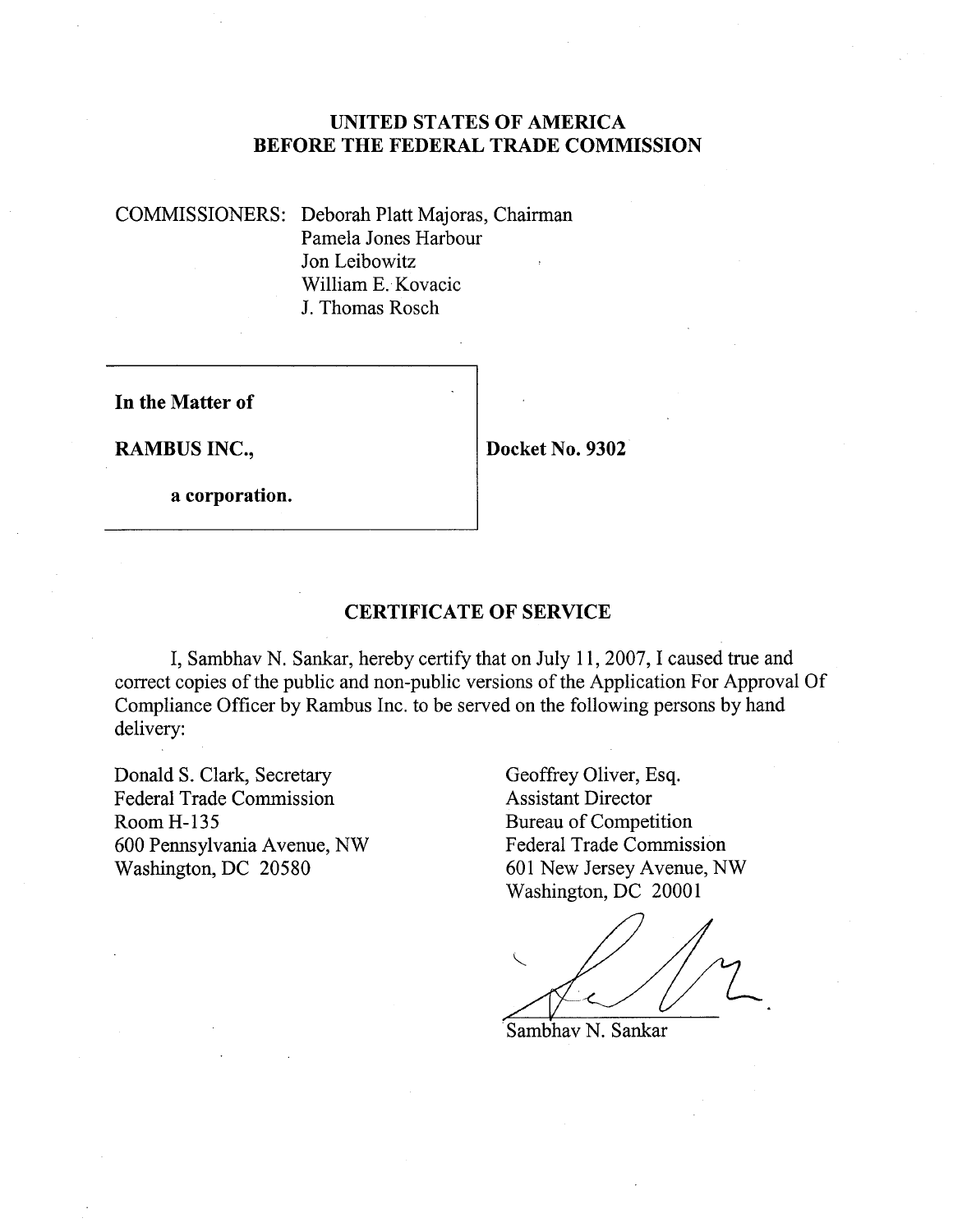

 $\label{eq:2} \frac{1}{2} \int_{0}^{2\pi} \frac{1}{\sqrt{2}} \, \frac{d\mu}{\sqrt{2}} \, \frac{d\mu}{\sqrt{2}} \, \frac{d\mu}{\sqrt{2}} \, \frac{d\mu}{\sqrt{2}} \, \frac{d\mu}{\sqrt{2}} \, \frac{d\mu}{\sqrt{2}} \, \frac{d\mu}{\sqrt{2}} \, \frac{d\mu}{\sqrt{2}} \, \frac{d\mu}{\sqrt{2}} \, \frac{d\mu}{\sqrt{2}} \, \frac{d\mu}{\sqrt{2}} \, \frac{d\mu}{\sqrt{2}} \, \frac{d\mu}{\sqrt{2}} \, \frac$  $\label{eq:2.1} \frac{1}{2} \int_{\mathbb{R}^3} \left| \frac{d\mu}{d\mu} \right|^2 \, d\mu = \frac{1}{2} \int_{\mathbb{R}^3} \left| \frac{d\mu}{d\mu} \right|^2 \, d\mu = \frac{1}{2} \int_{\mathbb{R}^3} \left| \frac{d\mu}{d\mu} \right|^2 \, d\mu.$ 

 $\label{eq:2.1} \frac{1}{\sqrt{2}}\int_{\mathbb{R}^3}\frac{1}{\sqrt{2}}\left(\frac{1}{\sqrt{2}}\right)^2\frac{1}{\sqrt{2}}\left(\frac{1}{\sqrt{2}}\right)^2\frac{1}{\sqrt{2}}\left(\frac{1}{\sqrt{2}}\right)^2\frac{1}{\sqrt{2}}\left(\frac{1}{\sqrt{2}}\right)^2.$  $\label{eq:2.1} \mathcal{L}(\mathcal{L}^{\text{max}}_{\mathcal{L}}(\mathcal{L}^{\text{max}}_{\mathcal{L}}))\leq \mathcal{L}(\mathcal{L}^{\text{max}}_{\mathcal{L}}(\mathcal{L}^{\text{max}}_{\mathcal{L}}))$ 

 $\label{eq:2.1} \mathcal{L}(\mathcal{L}^{\text{max}}_{\mathcal{L}}(\mathcal{L}^{\text{max}}_{\mathcal{L}}),\mathcal{L}^{\text{max}}_{\mathcal{L}^{\text{max}}_{\mathcal{L}}(\mathcal{L}^{\text{max}}_{\mathcal{L}^{\text{max}}_{\mathcal{L}^{\text{max}}_{\mathcal{L}^{\text{max}}_{\mathcal{L}^{\text{max}}_{\mathcal{L}^{\text{max}}_{\mathcal{L}^{\text{max}}_{\mathcal{L}^{\text{max}}_{\mathcal{L}^{\text{max}}_{\mathcal{L}^{\text{max}}_{\mathcal{$  $\label{eq:2.1} \frac{1}{\sqrt{2\pi}}\sum_{i=1}^n\frac{1}{\sqrt{2\pi}}\sum_{i=1}^n\frac{1}{\sqrt{2\pi}}\sum_{i=1}^n\frac{1}{\sqrt{2\pi}}\sum_{i=1}^n\frac{1}{\sqrt{2\pi}}\sum_{i=1}^n\frac{1}{\sqrt{2\pi}}\sum_{i=1}^n\frac{1}{\sqrt{2\pi}}\sum_{i=1}^n\frac{1}{\sqrt{2\pi}}\sum_{i=1}^n\frac{1}{\sqrt{2\pi}}\sum_{i=1}^n\frac{1}{\sqrt{2\pi}}\sum_{i=1}^n\$ 

 $\label{eq:2.1} \begin{split} \mathcal{L}_{\text{max}}(\mathbf{r}) = \mathcal{L}_{\text{max}}(\mathbf{r}) \mathcal{L}_{\text{max}}(\mathbf{r}) \mathcal{L}_{\text{max}}(\mathbf{r}) \mathcal{L}_{\text{max}}(\mathbf{r}) \mathcal{L}_{\text{max}}(\mathbf{r}) \mathcal{L}_{\text{max}}(\mathbf{r}) \mathcal{L}_{\text{max}}(\mathbf{r}) \mathcal{L}_{\text{max}}(\mathbf{r}) \mathcal{L}_{\text{max}}(\mathbf{r}) \mathcal{L}_{\text{max}}(\mathbf{r}) \mathcal{L}_{\text{max}}(\mathbf{r}) \$ 

 $\label{eq:2.1} \frac{1}{\sqrt{2}}\int_{\mathbb{R}^3}\frac{1}{\sqrt{2}}\left(\frac{1}{\sqrt{2}}\right)^2\frac{1}{\sqrt{2}}\left(\frac{1}{\sqrt{2}}\right)^2\frac{1}{\sqrt{2}}\left(\frac{1}{\sqrt{2}}\right)^2\frac{1}{\sqrt{2}}\left(\frac{1}{\sqrt{2}}\right)^2.$